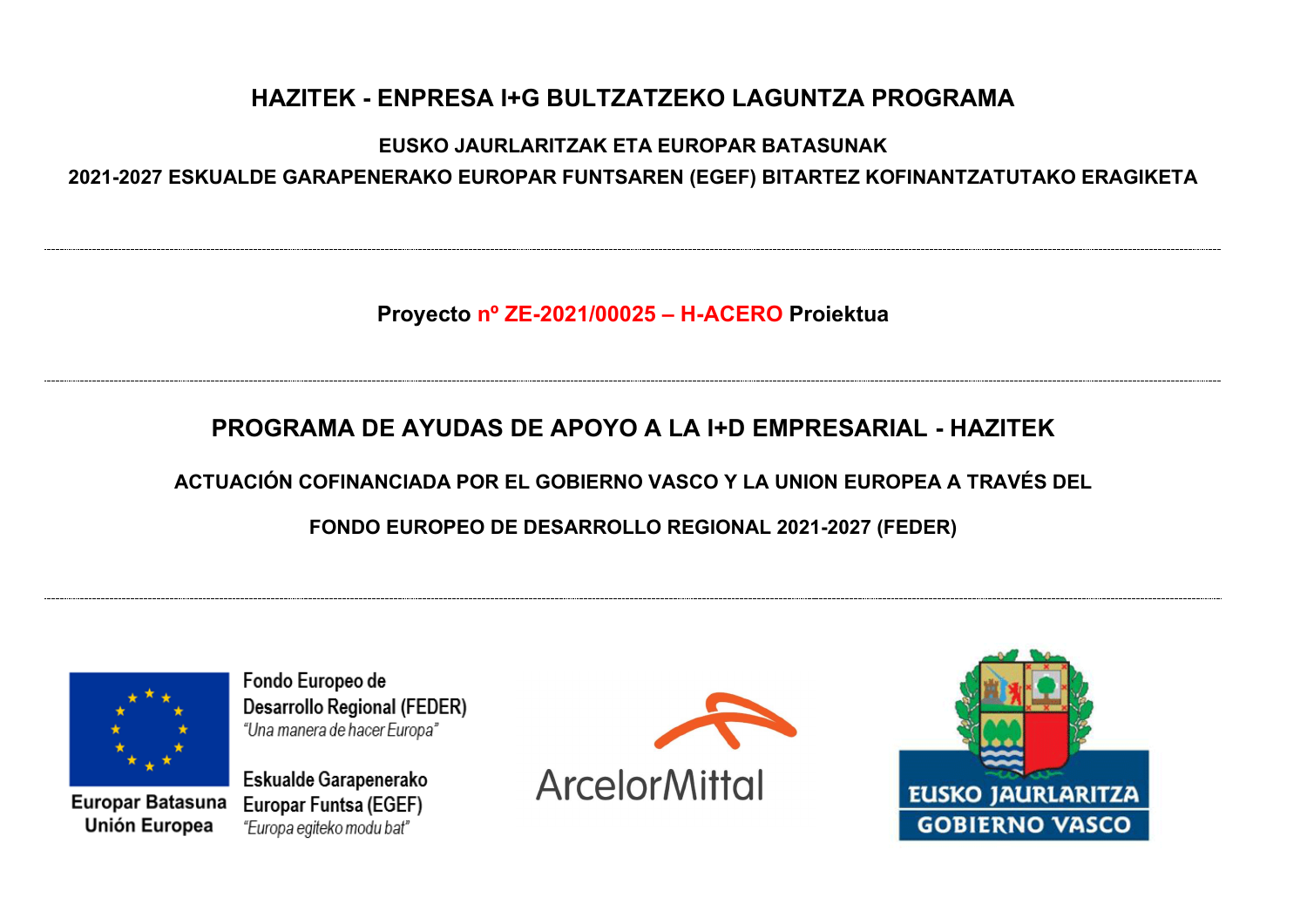## **EUSKO JAURLARITZAK ETA EUROPAR BATASUNAK 2021-2027 ESKUALDE GARAPENERAKO EUROPAR FUNTSAREN (EGEF) BITARTEZ KOFINANTZATUTAKO ERAGIKETA**

**Proyecto nº ZL-2021/00320 ± NUPARCOL Proiektua**

# **PROGRAMA DE AYUDAS DE APOYO A LA I+D EMPRESARIAL - HAZITEK**

**ACTUACIÓN COFINANCIADA POR EL GOBIERNO VASCO Y LA UNION EUROPEA A TRAVÉS DEL**

**FONDO EUROPEO DE DESARROLLO REGIONAL 2021-2027 (FEDER)**



Europar Batasuna **Unión Europea** 

Fondo Europeo de Desarrollo Regional (FEDER) "Una manera de hacer Europa"



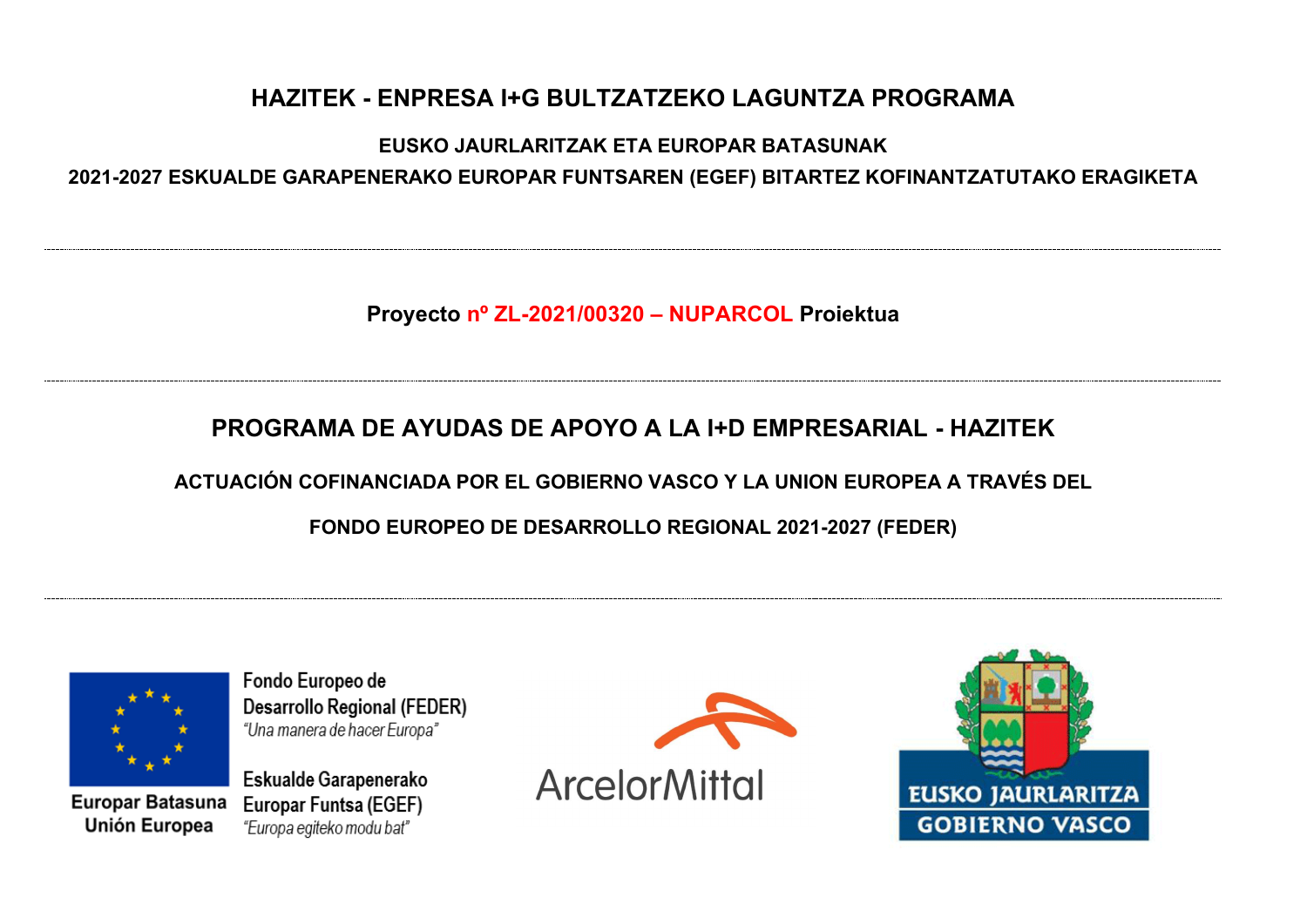# **HAZITEK - ENPRESA I+G BULTZATZEKO LAGUNTZA PROGRAMA PROGRAMA DE AYUDAS DE APOYO A LA I+D EMPRESARIAL - HAZITEK**

**KOFINANTZATUTAKO ERAGIKETA / ACTUACIÓN COFINANCIADA:**

**Proyecto nº ZE-2020/00032 - AutomtIA proiektua**

**EUSKO JAURLARITZAK ETA EUROPAR BATASUNAK 2014-2020 ESKUALDE GARAPENERAKO EUROPAR FUNTSAREN (EGEF) BITARTEZ KOFINANTZATUTAKO ERAGIKETA**

**ACTUACIÓN COFINANCIADA POR EL GOBIERNO VASCO Y LA UNION EUROPEA A TRAVÉS DEL FONDO EUROPEO DE DESARROLLO REGIONAL 2014-2020 (FEDER)**



Europar Batasuna Unión Europea

Fondo Europeo de Desarrollo Regional (FEDER) "Una manera de hacer Europa"

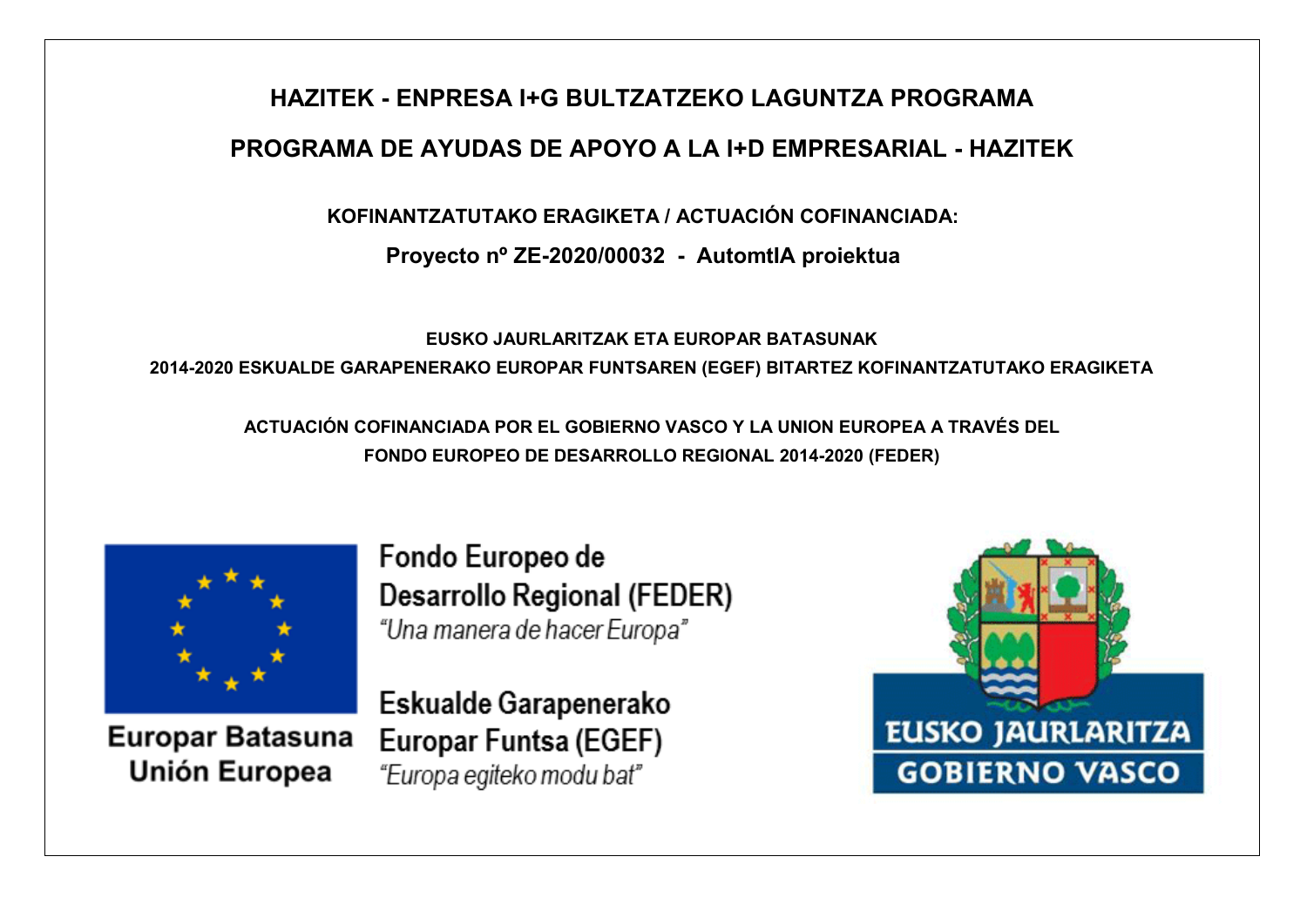# **HAZITEK - ENPRESA I+G BULTZATZEKO LAGUNTZA PROGRAMA PROGRAMA DE AYUDAS DE APOYO A LA I+D EMPRESARIAL - HAZITEK**

**KOFINANTZATUTAKO ERAGIKETA / ACTUACIÓN COFINANCIADA:**

**Proyecto nº ZE-2019/00005 - ALL IRON proiektua**

**EUSKO JAURLARITZAK ETA EUROPAR BATASUNAK 2014-2020 ESKUALDE GARAPENERAKO EUROPAR FUNTSAREN (EGEF) BITARTEZ KOFINANTZATUTAKO ERAGIKETA**

**ACTUACIÓN COFINANCIADA POR EL GOBIERNO VASCO Y LA UNION EUROPEA A TRAVÉS DEL FONDO EUROPEO DE DESARROLLO REGIONAL 2014-2020 (FEDER)**



**Europar Batasuna** Unión Europea

Fondo Europeo de Desarrollo Regional (FEDER) "Una manera de hacer Europa"

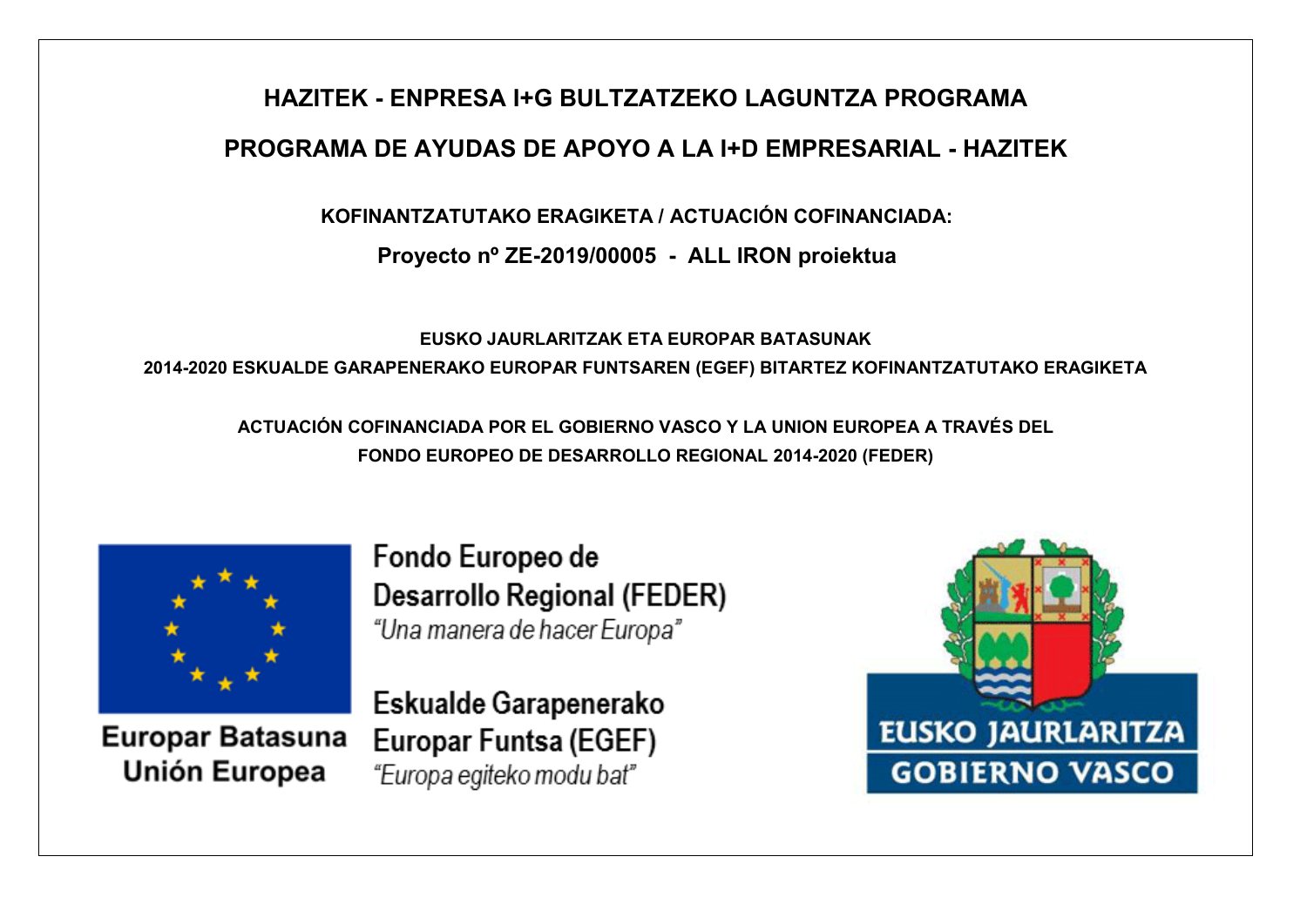## **EUSKO JAURLARITZAK ETA EUROPAR BATASUNAK 2021-2027 ESKUALDE GARAPENERAKO EUROPAR FUNTSAREN (EGEF) BITARTEZ KOFINANTZATUTAKO ERAGIKETA**

**Proyecto nº ZL-2021/00808 - ASSURED proiektua**

## **PROGRAMA DE AYUDAS DE APOYO A LA I+D EMPRESARIAL - HAZITEK**

**ACTUACIÓN COFINANCIADA POR EL GOBIERNO VASCO Y LA UNION EUROPEA A TRAVÉS DEL**

**FONDO EUROPEO DE DESARROLLO REGIONAL 2021-2027 (FEDER)**



Europar Batasuna **Unión Europea** 

Fondo Europeo de Desarrollo Regional (FEDER) "Una manera de hacer Europa"